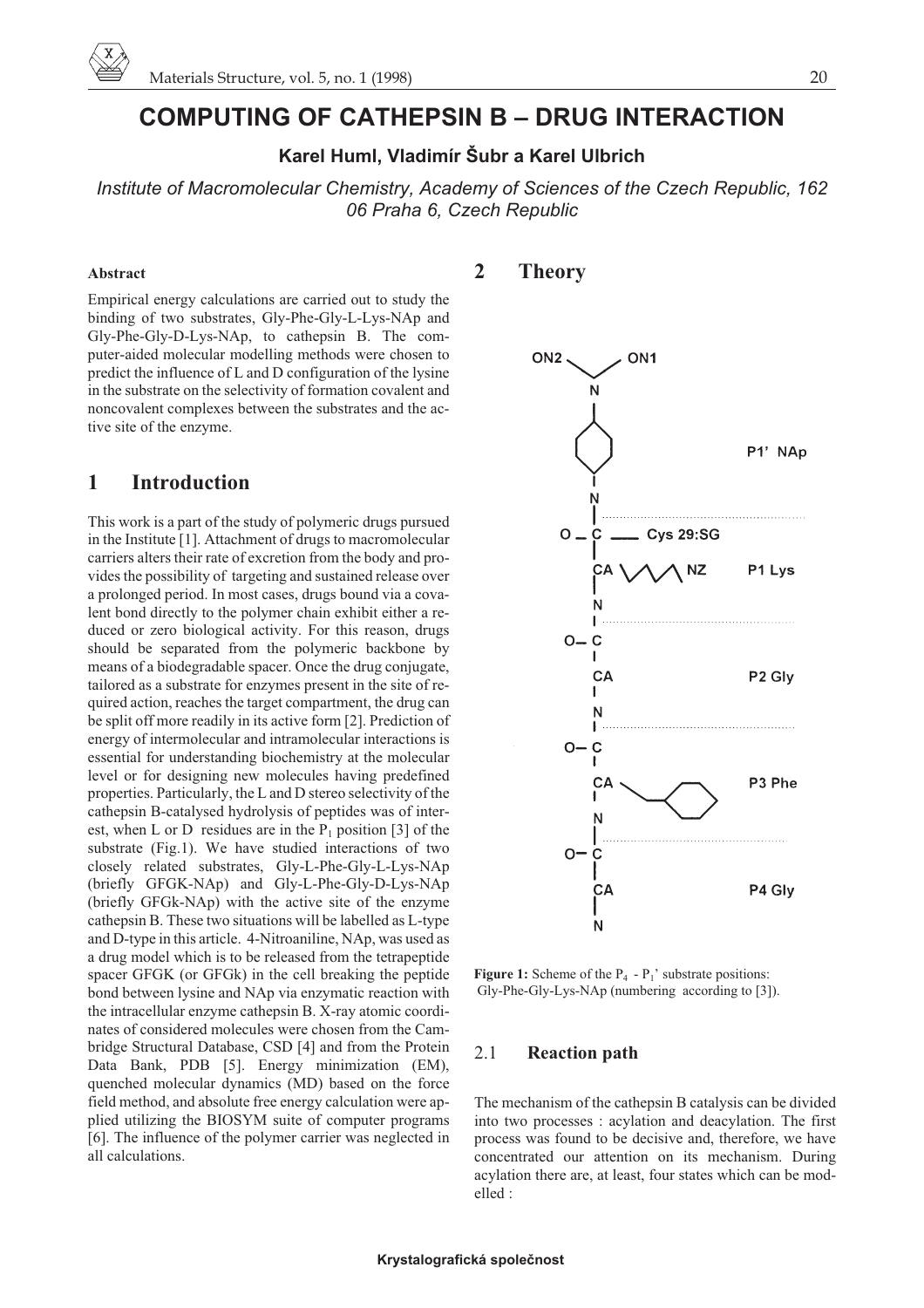

$$
E^{f} + S^{f} \to ES^{nc} \to ES^{cc} \to EP^{2} + P^{1}
$$
 (1)

The first state,  $E^f + S^f$ , represents free enzyme,  $E^f$ , and free substrate,  $S^f$ , coming into the reaction. Then  $ES^{nc}$  is a noncovalent (Michaelis or van der Waals) complex, and **EScc** is a covalent complex represented by a tetrahedral intermediate close to the transition state. Finally,  $\mathbf{E}\mathbf{P}^2$  is the acyl enzyme, and  $P<sup>1</sup>$  is the first product (released drug) of the reaction [7] .

### 2.2 **Covalent complex**

Molecular mechanics cannot treat the formation/breaking of covalent bonds, i.e., the electronic structure, correctly. Hence, potential energy of covalently bound substrates,  $E^{cc}$ , will be poorly represented [8]. Despite this fact, it is helpful to start the modelling with this step as X-ray data show information concerning the scissile bond position and general features of contacts of the individual subsites of the enzyme active cleft for different inhibitors. The first step in determining the covalent complex was to bring the two molecules together with the knowledge of the valence bond between  $S_1$  Cys29:SG and the C atom of the  $P_1$  Lys. A combination of molecular graphics and quenched MD was used to search for the relative geometry studies of substrate and enzyme.

### 2.3 **Noncovalent complex**

For the reasons mentioned above, our main focus was on noncovalent interaction between the enzyme and substrate. Calculation of the binding energy of the noncovalent complex requires minimizing the structures of the complex and the separate species. The resulting binding energy,  $DE_B$ , is formally given by

$$
\Delta E_B = E_{pl} + (E_1^b - E_1^f) + (E_1^b - E_1^f) \tag{2}
$$

where  $E_{pl}$  is interaction energy of the minimized protein-ligand (enzyme-substrate) noncovalent complex, *E<sup>b</sup>* 1 and  $E_p^b$  are internal energies of the bound minimized ligand (substrate) and protein (enzyme) molecule, respectively (Fig.2). Similarly,  $E_1^f$  and are internal energies of the free optimized ligand and protein molecules, respectively [9]. The quantity  $E_1^f$  is generally smaller than  $E_1^b$ , i.e., the positive internal energy of the bound ligand is larger than that of the free ligand. The same situation is true for the protein, so that the binding energy,  $\Delta E_B$  is smaller in magnitude than  $E_{\text{pl}}$ .

Let us assume that the binding energy given by Eq.(2) is known for both L- and D-type noncovalent complexes,  $\Delta E_B(L)$  and  $\Delta E_B(D)$ , respectively. Then the difference in binding of the two substrates is given by

$$
\Delta \Delta E_B = \Delta E_B(L) - \Delta E_B(D) \tag{3}
$$



**Figure 2**: Scheme of the potential energy course along the pathway of the cathepsin B - substrate noncovalent complex formation. The acylation step was formally split into two substeps : conformation (intramolecular deformation), and interaction (intermolecular noncovalent binding). Symbols of energy levels : free protein,  $E_{p}^{f}$ , free ligand,  $E_{1}^{f}$ , bound protein,  $E_{p}^{b}$ , bound ligand,  $E^b$ <sub>1</sub>, noncovalent complex,  $E^{nc}$ .Binding energy,  $\Delta E_B$ , interaction energy,  $E_{nl}$ .

#### 2.4 **Free energy**

Although the potential energy calculations are of interest, they have number of limitations. The first is inherent in the inaccuracies of the empirical potential energy functions used. Further, there are corrections of thermodynamic properties of the system due to the fact that it is not fixed at the potential energy minimum but is undergoing thermal motion. This means that the average energy is not that associated with the minimum energy structure or even with the average structure, which is the one obtained by X-ray analysis. The average energy corresponds to that obtained by calculating the energy for each of a series of structures and averaging them with the Boltzmann weights appropriate for the system temperature. This average can be determined by molecular dynamics and can be used to estimate the related partition function, Q. Consequently, the free energy A related to the partition function is

$$
A = -kT \ln Q \tag{4}
$$

where  $k$  is the Boltzmann constant and  $T$  is the absolute temperature. Integrating the partition function analytically may be possible for simple Hamiltonians. However, for more realistic systems including many non-bond and bond interactions between atoms, an analytic solution is impossible. For this reason, we used thermodynamic integration to determine the change in free energy [6]. Appropriately averaging the results of a molecular dynamics trajectory enables us to calculate the expression

$$
A_0 = A_1 + \int \langle V_0 - V_H \rangle \, d\lambda \tag{5}
$$

where  $A<sub>l</sub>$  is the free energy of the Einstein solid identified with the minimum potential energy conformation of the system,  $V<sub>0</sub>$  is the normal potential energy function (includ-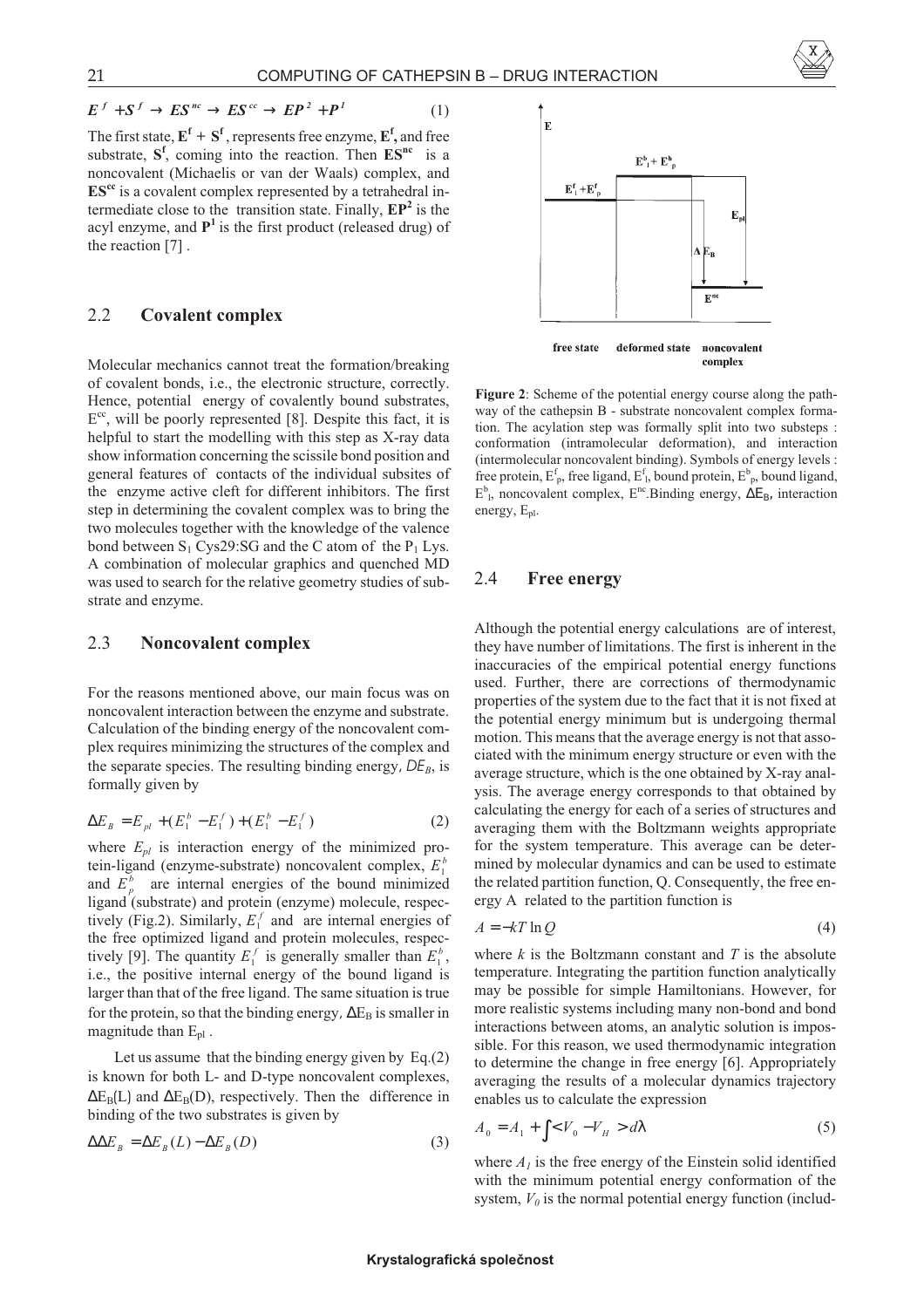

ing bonds, angles, torsions, etc), and  $V_H$  is a harmonic oscillator site potential. By performing several calculations for many values of  $\lambda$  between 0 and 1, the function can eventually be numerically integrated.

Similarly to Eq.(3), we can compare the free energy of both L and D complexes by the subtraction

$$
\Delta A = A_0(L) - A_0(D) \tag{6}
$$

# **3 Experimental**

All computations were performed under the conditions of dielectric constant 4, pH 6, and temperature 300 K. The cvff system of potentials was utilized. In the case of two closely related substrates the water environment is supposed to be the same. Therefore, influence of water molecules was neglected to simplify our calculation.

### 3.1 **Modelling of the covalent complex**

(1) Modelling of the L-type substrate was based on the CSD [4] and BIOSYM fragments library [6]. The  $P_1$  Lys:C was set to  $sp<sup>3</sup>$  hybridization.

(2) The minimum potential energy model of the L-type substrate was found with the MD method (10 000 steps, 2 fs step, each 20th frame stored).

(3) Cathepsin B model based on the PDB X-ray data [5] was relaxed with the conjugated-gradients energy minimization method.

(4) The minimum potential energy substrate was introduced into the cathepsin B cleft with the manual docking method. The  $P_1$  Lys: C atom of the L-type substrate was covalently bonded at the distance of 181 pm to the Cys 29:SG atom of cathepsin B.

(5) The starting minimum-energy covalent complex was chosen using the MD method when all cathepsin B atoms beyond the 500 pm limit from the substrate were fixed.

(6) Under the same 500 pm constraint, the steepest descent and the conjugated- gradients energy minimization lead to the final model of the covalent complex (Fig.3) defining the starting model for the most probable noncovalent complex calculation.

### 3.2 **Modelling of the noncovalent complex**

(7) The  $P_1$  Lys:C - Cys 29:SG bond was broken and the  $P_1$ Lys: C atom was changed into the  $sp^2$  hybridization. Simultaneously, corresponding charges and potentials were modified. Two relatively weak distance restraints were introduced to protect the complex from possible strong repulsion at the beginning of the EM procedure (P<sub>1</sub>' NAp:ON2 -His111:NE2, and P4 Gly:O - Phe174:N). During the EM of the L-type substrate in the covalent complex, the  $P_1$ ' and



**Figure 3:** Conformation of the substrate at the active site of the enzyme in the covalent complex cathepsin B-GFGK-NAp. Short distances of  $P_1$ ' NAp:ON2 - His111:NE2 of 318 pm and  $P_4$  Gly:O - Phe174:N of 379 pm show the orientation of the molecules. The sulfur atom, Cys29:SG, forms the covalent bond with  $P_1 L$ -Lys:C of 183 pm characteristic of the tetrahedral intermediate.

the  $P_4$  fragments moved only a little. On the other hand, for the D-type, the  $P_4$  Gly was situated in a different position and, therefore, only the first restraint was applied.

(8) The conjugated-gradients method was used to calculate the minimum-energy noncovalent complex and the corresponding potential energy level  $E^{nc}$ .

### 3.3 **Modelling of the free substrate and enzyme**

(9) The substrate and the enzyme taken from the noncovalent complex were isolated.

(10)(Both molecules were individually optimized using the conjugated-gradients method. The input data represent isolated but deformed molecules and gives the values of  $E_p^b$ and  $E^b$ <sub>1</sub>. However, the final data represent the relaxed molecules and give the values of  $E_p^f$  and  $E_1^f$ .

The covalent complex of the L-type substrate with cathepsin B was chosen as the starting model for the D-type substrate. After the change of  $P_1$  L-Lys into the  $P_1$  D-Lys, a procedure similar to the previous (5)-(10) steps was applied.

#### 3.4 **Absolute free energy calculation**

(11) (For setting up the absolute free energy calculation, the following model was used : (i) all enzyme atoms were fixed, (ii) all substrate atoms were tethered to the minimum potential energy structure with the spring constants of 10  $kcal/mol$ ,  $\acute{L}$ ,

(iii) the Gaussian-Legendre quadrature algorithm was applied to integrate Eq.(5) for six different values of  $\lambda$ , and 1000 steps, 1 fs each, of molecular dynamics after 100 steps of equilibration.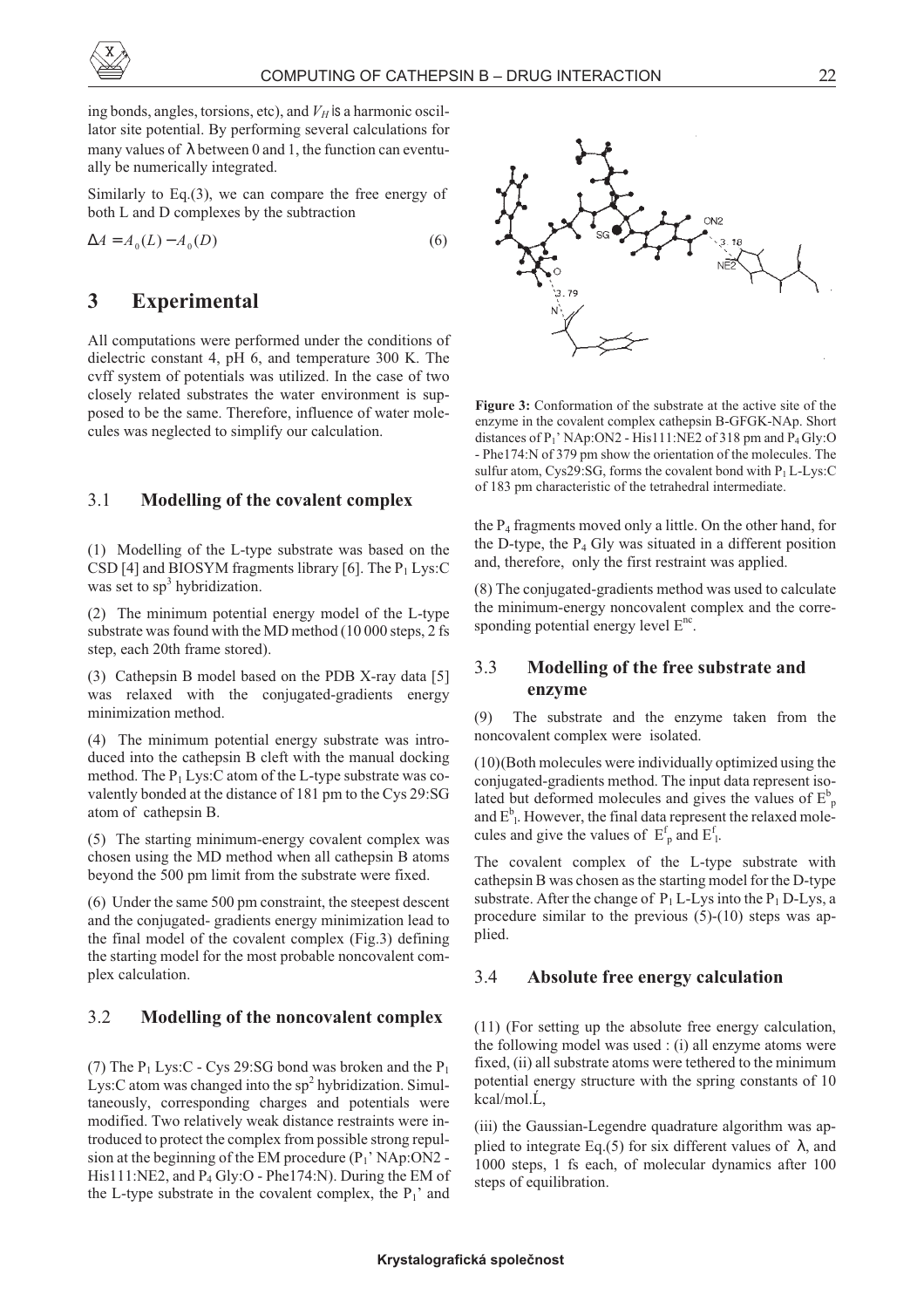### **4 Results and discussion**

#### 4.1 **Covalent complex**

For the L-type covalent complex, some hydrogen bonds were detected in the  $P_1$  position: Lys:N - Cys29:SG of 288 pm, Lys:N - Gly198:O of 289 pm, Lys:O - Cys29:N of 296 pm, where the Cys:29:N belongs to the "oxyanion hole" [10]. The valence bond  $P_1$  Lys:C - Cys29:SG converged to the value of 183 pm. For the D-type covalent complex, the following hydrogen bonds were detected in the  $P_1$  position: Lys:N - Cys29:SG of 291 pm, Lys:O - Cys29:N of 312 pm, where the Cys29:N belongs to the oxyanion hole. In addition, there is a possible salt bridge Lys:NZ - Asn72:OD1 of 315 pm. In the  $P_1$ ' position, the NAp:N - Gly198:O hydrogen bond of 299 pm was formed. The values (energy in kcal/mol) calculated for the  $E^{cc}(L)$  and  $E^{cc}(D)$  are 243.84 and 195.10, respectively. Therefore, the D- covalent complex has lower potential energy by 48.74 with respect to the L one.

### 4.2 **Noncovalent complex**

For the L-type noncovalent complex, no hydrogen bond between the enzyme and the substrate was detected. The  $P_1$ Lys:C – Cys 29:SG distance converged to the value of 333 pm. For the D-type substrate, two hydrogen bonds appeared :  $P_1' NAp:ON2 - His 111:NE2 of 308 pm, and P_1$ Lys:N – Gly 198:O of 301 pm. In addition, a salt bridge can be formed, such as  $P_1$  Lys:NZ – Asn72:OD1 of 305 pm. The  $P_1$  Lys:C – Cys 29:SG distance was 355 pm. From Table 1 (energy in kcal/mol) it follows that the deformation potential energy produced in the conformational change is 12.46 for the L-type and 17.05 for the D-type substrates, respectively. Similarly, the potential part of the interaction energy is -72.14 and -118.14 for the L-type and D-type substrates, respectively. The potential part of the binding energy is -59.68 and -101.09 for the L-type and D-type, respectively. Therefore, the  $\Delta\Delta E_B$ , according to Eq.(3) is 41.41. In accord with these results, we can expect the D-type substrate to be better than the L-type for the noncovalent complex.

**Table 1**. MD potential energy levels (kcal/mol) for free protein,  $E_p^f$ , free ligand,  $E_l^f$ , bound protein,  $E_p^b$ , bound ligand,  $E_p^b$ , and noncovalent complex,  $E^{nc}$ , for both the L-type, and D-type models.

| Model  | $E^f$                                               | $E^f_1$ | $E^b$ | $E^f$ | $E^{nc}$ |
|--------|-----------------------------------------------------|---------|-------|-------|----------|
| L-type | 160.96   123.45   167.87   129.00   224.73          |         |       |       |          |
|        | D-type   156.25   128.27   160.49   141.08   183.34 |         |       |       |          |

#### 4.3 **Absolute free energy**

The final value of  $A_0$  for the L-type noncovalent complex was 211 kcal/mol, and that for the D-type, 177 kcal/mol, the difference of 34 kcal/mol supporting the D-type noncovalent complex as the low-free-energy system.

### **5 Conclusion**

Our results show that both L- and D-type ligands are accepted as substrates in the cathepsin B active cleft and suggest that the D-type ligand is a better substrate in comparison with the L-type for the noncovalent complex. Our computing was based on rather rough approximations mentioned above. Therefore, to support the results obtained, it is necessary to use more extensive calculations, e.g., 1-fs step, more frequent frame storage, longer simulation time (at least 10 ns) at higher temperatures followed by the annealing procedure, and to consider the influence of water surrounding the system. Particularly, the model would be more reliable if all the low potential energy conformations obtained by molecular dynamics were considered after application of the cluster analysis. In any case, the final check of the model will be a biochemical experiment, which, unfortunately, is expensive and time consuming.

*The authors are indebted to Professor E. Chiellini and Professor A.M. Bianucci (University of Parma) for their help in their computer modelling. This work was supported by the Grant Agency of the Czech Republic (grant 307/96/K226 and grant 203/96/0111) and by COPERNICUS (grant ERB 3512 PL 941009).*

#### **References**

- 1. K. Ulbrich, *J.Bioact.Compat.Polym.*, **6** (1991) 348.
- 2. K. Huml, *Mater. Struct*., **3** (1996) 283.
- 3. I. Schechter & A. Berger, Biochem. *Biophys. Res. Commun.*, **27** (1967) 157.
- 4. E.H. Allen, S. Bellard, M.D. Brice, B.A. Cartwright, A. Doubleday, H. Higgs, Hummelink, B.H.Hummelink- Peters, O. Kennard, W.D.S. Motherwell, J.R. Rodgers & D.G. Watson, *Acta Crystallogr*., **B35** (1979) 2331.
- 5. F.C. Bernstein, T.F. Koetzle, G.J.B. Williams, E.F.Meyer, M.D. Brice, J.R. Rodgers, O. Kennard, T. Shimanouchi & M. Tasumi, *J.Mol.Biol*., **112** (1977) 535.
- 6. BIOSYM/MSI, release 95 (1995),San Diego, CA 92121-3752, USA.
- 7. G. Wipff, A. Dearing, P.K. Weiner, J.M. Blaney & P.A. Kollman, *JACS*, **105** (1983) 997.
- 8. Ajay & M.A. Murcko, *J.Med.Chem*., **38** (1995) 4954.
- 9. Brooks,C.L., Karplus,M. & Pettitt,B.M., *Adv.Chem.Phys*., **71** (1988) 1.
- 10. D. Musil, D. Zucic, D. Turk, R.A. Engh, I.Mayr, R. Huber, T. Popovic, V.Turk, T. Towatari, N. Katunuma & W. Bode, *EMBO Journal,* **10** (1991) 2321.